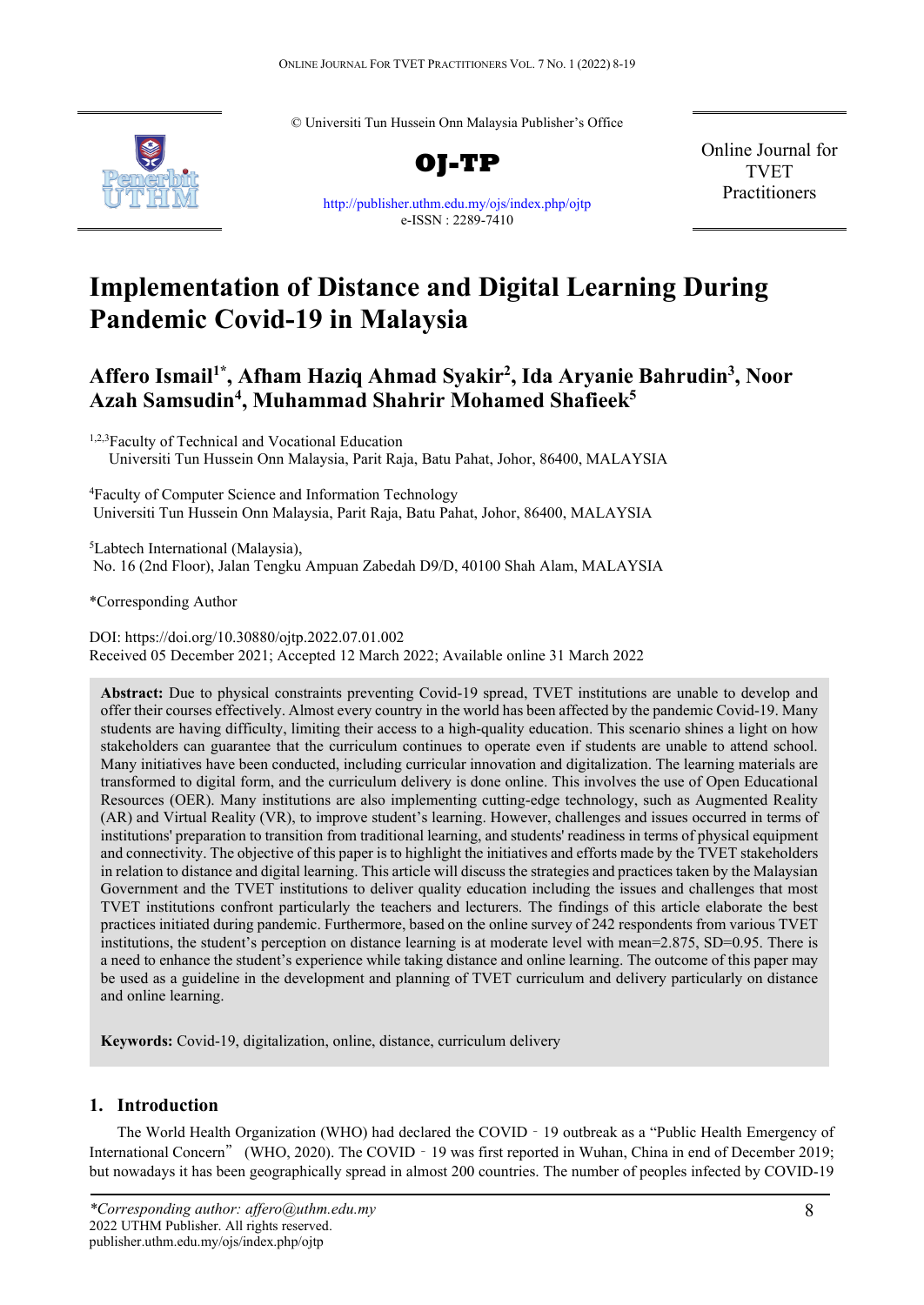has been increasing at alarming levels starting from end of February 2020. Only in April 2020, some countries have demonstrated the ability to control the spread of the COVID-19, by slowing down the chain of COVID-19 spreads through controlling people's movement, maintaining social distances, and maintain a good personal hygiene and lifestyle, through a thorough campaign by the local authorities (Chen et al., 2020; WHO, 2020). Malaysia has also been affected by the COVID-19; the first wave was from imported cases reported on 25th January 2020. From this first case, eight close contacts were identified as being in Johor, Malaysia (Abdullah). The number has been going up every day, but the infection is still under control because of the success of the vaccination programme,

Thus, teachers should be adequately prepared, supported and empowered to cope with the changes and transition processes involved to continue teaching in a virtual environment. Additionally, TVET college managers and policy makers should priorities change management programmes designed to prepare teachers for the inevitability of technological change in education (Aina & Ogegbo, 2021). However, several initiatives have been employed to support the TVET delivery such as incentives for devices, software and the establishment of a digital innovation centre to support the development of online materials. Trainings were also designed to guide the teachers to develop their own materials. This includes online learning, videos, interactive slide, Augmented Reality and Virtual Reality. An online platform to train the teachers was developed, based on the self-paced learning method to ensure that the teachers are equipped with relevant information and skills for their development. Nevertheless, learners or students' perception are critically important to be assessed to ensure that the curriculum delivered through online and distance learning are being implemented in the right way. However, it is important to know what the students or learners think about the curriculum delivery through online and distance learning to make sure that it is being implemented in the right way. During this transition, it is important for all stakeholders to play their roles effectively.

#### **2. Literature Review**

Curriculum delivery issues are critical during the pandemic since students are trying to graduate on time despite the difficulties. Lecturers continue to strive to complete the course curriculum as specified in the teaching plan. These concerns are deemed critical because they directly affect the delivery of TVET material. The TVET education strategy focuses on skills and hands-on courses. As a result, TVET institutions must recognise digital or distant learning as a viable way of carrying out teaching and learning activities. As a result, all TVET institutions must be well-prepared to address this issue without infringing the MCO. The Malaysian government has implemented a number of methods to help students and TVET institutions in effectively engaging in learning. During this crisis era, TVET institutions also take actions to make judgments on training implementation (present and post-crisis) based on existing capabilities, resource adequacy, and infrastructure. They must ensure that the trainee's interests and wellbeing are well-protected. They must periodically document and update all actions and activities carried out throughout the MCO term. All TVET institutions are encouraged to continue training and studying through different online learning platforms. Furthermore, the theoretical portion of the TVET curriculum is restricted to roughly 30% - 50%, with the remainder requiring demonstration, hands-on skills, and observation on equipment handling. Some courses are suggested to use AR (Augmented Reality), VR (Virtual Reality), or MR (Mixed Reality) technology to efficiently offer training. However, the expense and skill required to execute it may be beyond most TVET schools' capabilities.

As a response to this problem, the Malaysian government and internet service providers collaborated to provide free phone and data packages to individuals who are less fortunate. Other government countermeasures are evident in the Ministry of Education's intention to cancel national examinations and ultimately reduce superfluous hardships, which was recently announced. We have no option but to adapt to the new normal since RMO is projected to continue for a few more stages. Aiming to ensure that no student is left behind while still providing the finest service possible, TVET colleges are tackling this epidemic head-on. For TVET programmes in Malaysia, strategies have been devised to promote digital and distant learning as a learning transformation to assure the quality of curriculum delivery and to keep access to education constant. In order to facilitate the shift from conventional to digital and distant learning, the tactics have been rigorously planned. At the same time, efforts are being made to raise student and lecturer knowledge and competence via training, and the best infrastructure is being provided to assist learning.

This is a collective effort between TVET stakeholders, ministries and agencies that are providing TVET in Malaysia. Since most of the TVET programs comprises of hands on or practical activity, the curriculum delivery encounters a serious issue (Yunus & Ngadiman, 2021). Interventions were made to overcome referring to the guidelines from Malaysia Qualification Agency (MQA). Higher Education Provider (HEP)s are given the flexibility to handle Teaching and Learning activities (Online / remote learning) and need to provide an action plan for dealing with possible crisis situations or uncertainty. Implementation of planned and structured courses will ensure the smoother of the program offerings.

Traditional news media (e.g., television) has been found to have a favourable effect on students' self-initiative and eagerness to study (Hopmann, Shehata & Strömbäck, 2015). Like earlier media, the newest media (e.g. social media) has a greater impact on current affairs knowledge than the older ones do as well (Oluwatosin, Olusola & Popoola, 2019). It's because of this that the internet, which is accessible from any location, is a vital source of news (Newman, Fletcher, Kalogeropoulos, Levy, & Kleis Nielsen, 2017). With 87.4 percent of Malaysians having access to the internet, social media applications like WhatsApp and Telegram, as well as the likes of Twitter (Facebook) and Instagram (Instagram),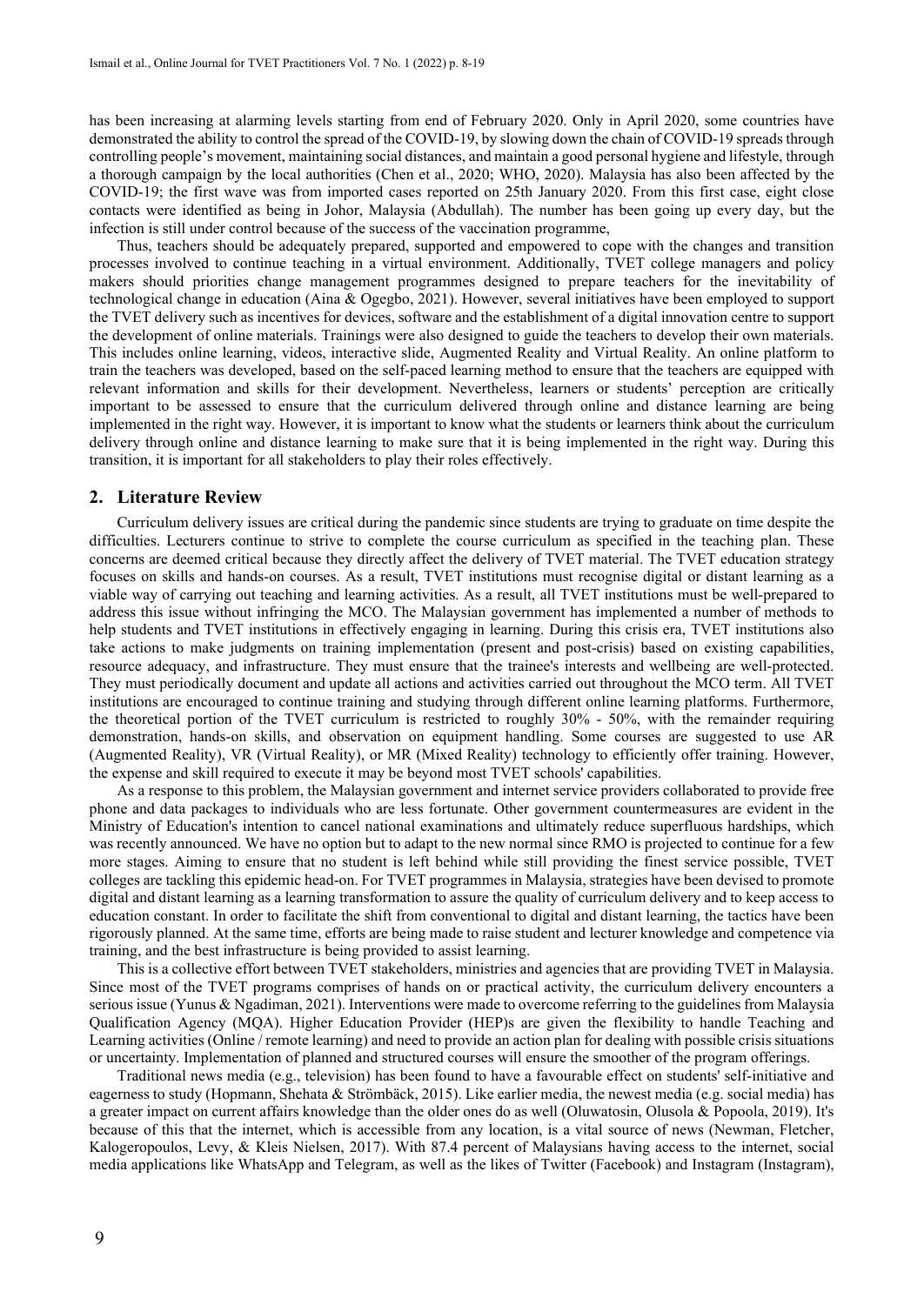are available to everyone (Elias et. al, 2021). While social media has helped people stay on top of current events, it may also lead people's interest and purpose in learning to wane, according to Boukes (2019).

Various online learning methods have been introduced and can be implemented according to the suitability of the courses offered. Courses which basically technical, clinical, laboratory or other major activities that involve specific skill competency requirements are advised to be creative and innovative (Ghavifekr & Yulin, 2021). This includes designing courses that are supported by an online practical or hands-on activity to be considered to utilize virtual simulation, virtual lab, augmented reality, virtual reality and many more.

On the basis of the description of the learning process, distance learning may be split into three categories: (i) synchronised learning; (ii) asynchronised learning; and, (iii) blended learning. The methods by which the educational objectives are to be met, on the other hand, are the same. These three categories are only distinguished by the manner in which educational activities alternate throughout the course of a student's learning process. Due to the flexibility of scheduling, customised feedback, and the opportunity of setting an unique pace of learning for each individual student, distance learning may be a viable solution for students who might otherwise struggle in the traditional classroom setting (Ge, 2012). Distance learning has a number of advantages. Students are able to operate freely and are motivated to pursue the route/course of self-learning that they have chosen (Lionarakis, 2005). The different audiovisual means given by distance learning stimulate students to creatively explore the content and enable the transmission of information, attitudes, and skills without requiring students to be physically present in the classroom or on the learning environment (Bozkurt, 2019). As reported by instructors, during the covid-19 epidemic, students were more engaged and took more responsibility for their own learning. Distance learning provided an opportunity for students to benefit from the time savings. This allowed for a more pleasurable class (Van Der Spoel, Noroozi, Schuurink & Van Ginkel, 2020). During the previous several decades, many different distance learning training programmes have been made available to instructors. These programmes involve the development of methods and practises that are necessary for distant learning. Other educational programmes for teachers focused on the application of new technological tools as well as the educational needs of students.

# **3. Methodology**

Document analysis and quantitative survey were the two methods used in this article, which were separated into two categories. The information in this article was gathered via the use of a document analysis approach applied to policy documents and reports produced by the government. It also used a quantitative technique, in the form of a survey instrument, to study the perceptions of students throughout Malaysia about online distance learning opportunities. It was disseminated online via the use of a Google form, which was developed by the researcher. During a pandemic, the online survey is believed to be the most effective technique of gathering information. It was distributed to diploma and degree students in Malaysian public institutions located across the country, including the Malaysia Technical University Network, Malaysia Polytechnic, and Vocational Colleges, among others. The survey received responses from a total of  $N = 242$  participants. Convenience sampling was utilised in this research, and it was conducted on a large scale. Males constituted 47.5 percent of the group, while females constituted 52.5 percent.

# **4. Result and Discussion**

There are many initiatives and efforts being introduced to support the innovation and digitization of TVET delivery. This section will explain on the guidelines and policy for the implementation of digital learning and example of best practices for the reference. The Malaysian Qualification Agency (MQA) has issued a number of new rules for teaching and learning in higher education in the wake of the COVID-19 pandemic outbreak. According to the Department of Skills Development (DSD) guidelines, training must follow government orders. For the most part, the guideline focuses on recommending the use of online and offline platforms for the delivery of instructional materials and assessment activities, particularly during the MCO period in its guidelines, the Department of Skills Development stresses the importance of following government orders. Technical and Vocational Education and Training (TVET) colleges must be aware of the availability and accessibility of students (Department of Skills Development, 2020). It is the responsibility of TVET and educational institutions to guarantee that students have access to instructional materials and are evaluated equally on whatever platforms used for teaching and learning.

The list of the policy and guidelines can be studied in the following documents:

- i. Policy of National E-Learning 2.0 (2011). Department of Higher Education, Ministry of Higher Education. Putrajaya.
- ii. Guidelines on Skills Training Delivery During Movement Control Order (MCO) (2020). Department of Skills Development, Ministry of Human Resources. Putrajaya.
- iii. Guideline on the Development of Teaching and Learning Materials based on Immersive Experience (2019). Department Polytechnic and Community College. Ministry of Higher Education. Putrajaya.
- iv. Guidelines on Program Delivery for Higher Education (2021). ADVISORY NOTE NO. 2/2021. Malaysian Qualification Agency. Putrajaya.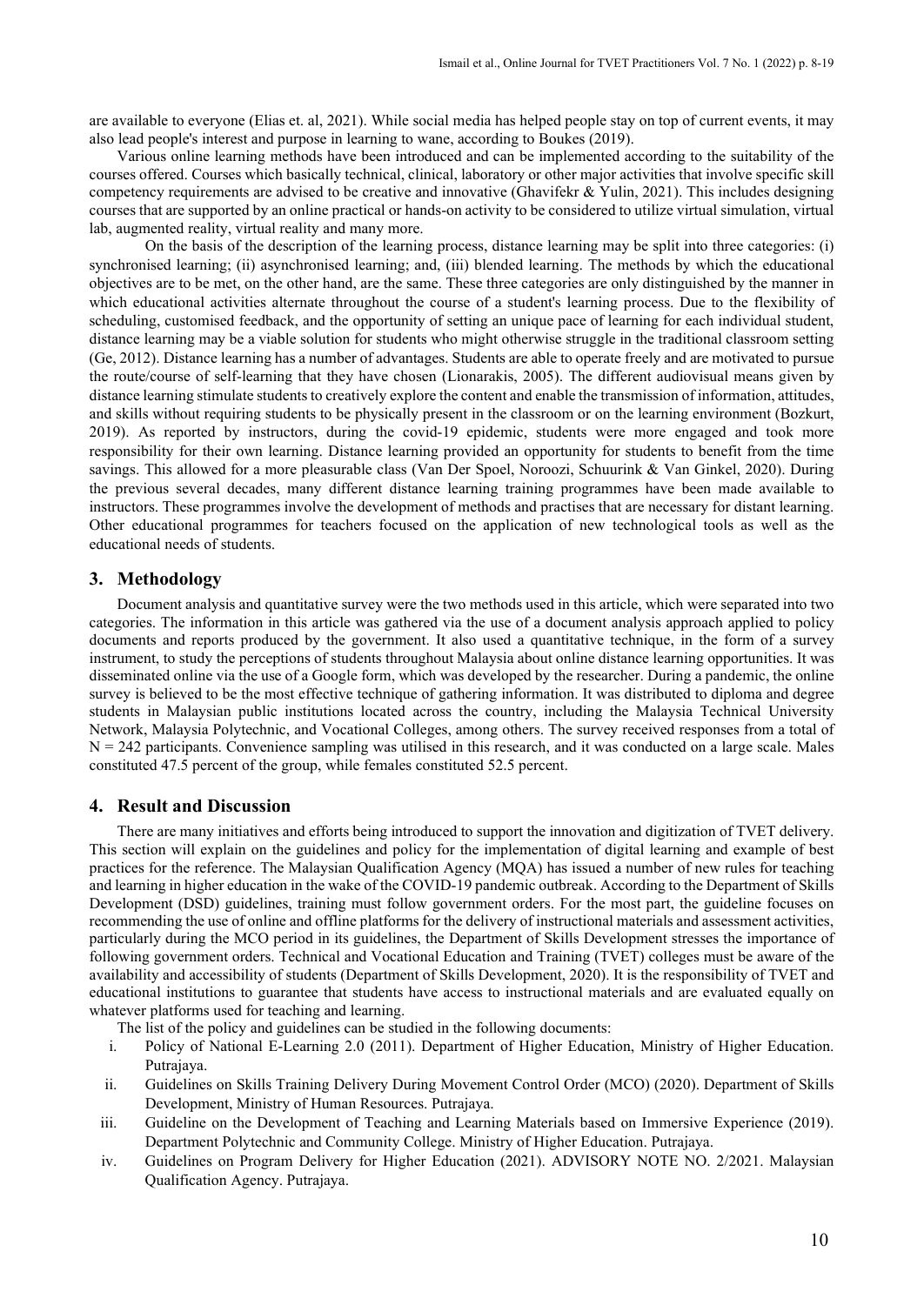- v. Malaysia MOOC QUALITY PRACTICES (2018). Department of Higher Education, Ministry of Higher Education. Putrajaya.
- vi. Code of Practice for open and distance learning (2013). Malaysian Qualification Agency. Putrajaya.

These documents basically emphasize on the activity and guidelines that can be used to deliver the teaching and learning despite the physical session constraint. It is to ensure that the learning continues and the students will get assessed for the certification.

It is difficult to manage the TVET curriculum because of its emphasis on hands-on learning. The courses in the TVET programme emphasise the significance of practical components in laboratory work and workshop activities, which are distinct from other programmes. Every TVET student's cognitive, psychomotor, and emotional components are evaluated based on their performance in the program's practical components. However, if physical gatherings are prohibited, such as during MCO, the laboratory and workshop activities may not be practicable. To avoid the 3Cs (Confined Space, Crowded Space, Closed Conversation) situations, educational institutions, especially TVET, must adhere to the Standard Operating Procedure (SOP). The SOP mandates that the number of trainees in each practical session be reduced and that there be enough room for social distancing to be practised. The TVET programme has made a great deal of effort to address the difficulties of SOP requirements in restricted facilities and staff, but the difficulties experienced by overseas students remain. There are some overseas students who are unable to return to university because of this epidemic. As a result, the project's response to TVET's current problems is to enhance distance and digital learning.

#### **i. Initiatives and Incentives**

When it comes to dealing with the consequences of this epidemic, the Malaysian government has devised a number of measures and incentives to help pupils cope with the obstacles of learning sessions at this vital era. By collaborating with telecom providers, the government has budgeted RM600 million under the PRIHATIN Economic Stimulation Package (ESP) to guarantee students may benefit from free daily internet access of up to 1 Gigabyte (PENJANA, 2020). An extra RM400 has been set aside for the purpose of improving the coverage and quality of network services. The YTL Foundation provided free mobile phones to kids from low-income households and families belonging to the B40 group (YTL, 2020). Each free mobile phone comes with a free SIM card as well as 10GB of free internet access each month for a period of one year.

Many efforts, including webinar series and public talks on new work processes, have been implemented, and should be applauded by the educators' committee, which includes TVET trainers among others. It has been decided that the Ministry of Education would engage with other relevant ministries and non-governmental organisations (NGOs) in order to make efforts toward aiding teachers and students in order to maintain the continuance of the national education agenda. The Malaysia Research Institute for Vocational and Technical Education and Training (MyRIVET) has organised webinars with TVET specialists to assist TVET educators in adjusting to working in the new normal environment (MyRIVET, 2020). Higher education institutions' Centers for Academic Development, Deputy Deans for Academic and Internationalization, Committee on Outcome-Based Education, and Course Coordinators came together to review the delivery style and assessment information for each course. Despite the fact that we are currently dealing with the COVID-19 pandemic situation, teaching plans are being amended to guarantee that the content of the courses is adequately covered.

University Tun Hussein Onn Malaysia (UTHM) for example is making an attempt to develop support groups via the use of online platforms like as Google Classroom and Author, which they believe is a positive step. It is because of the presence of these support groups that information sharing, as well as the exchange of information on teaching and learning resources in the form of papers, audios and videos, is encouraged. Author UTHM allows professors to post notes and streamline the process of completing evaluations. In addition, lecturers may publish questions for students to respond to. Author UTHM may also be used as a venue for students to obtain feedback from their professors, according to the authors.

The Centre for Instructor and Advanced Skill Training (CIAST), which is one of the TVET instructor training centres, is also actively involved in providing training and courses to educate instructors to deliver digital and online training to students. Funded by the Ministry of Finance and governed by the Ministry of Human Resources, CIAST is a public-private partnership. The courses are provided at no charge in order to maintain the high quality of Malaysia's TVET system. Participants may sign up for the course and training by clicking on the following link.: [https://ekursus.ciast.gov.my/.](https://ekursus.ciast.gov.my/) 

Aside from that, the University of Texas at Houston engaged in a nationwide effort to develop the material for Massive Open Online Courses (MOOCs) (MOOCs). MOOCs (Massive Open Online Courses) are a learning and teaching platform that allows students to access courses from any location at any time using the website [https://www.openlearning.com/malaysiamoocs.](https://www.openlearning.com/malaysiamoocs) Malaysia intends to adopt a national policy on credit recognition for the MOOCs platform, which will be implemented in the near future. As a result of the programme, students from all around the globe will be able to complete their studies online while still receiving academic credit. The Malaysian Ministry of Education wants to grant credit via the country's own MOOCs in order to encourage students to study in a more flexible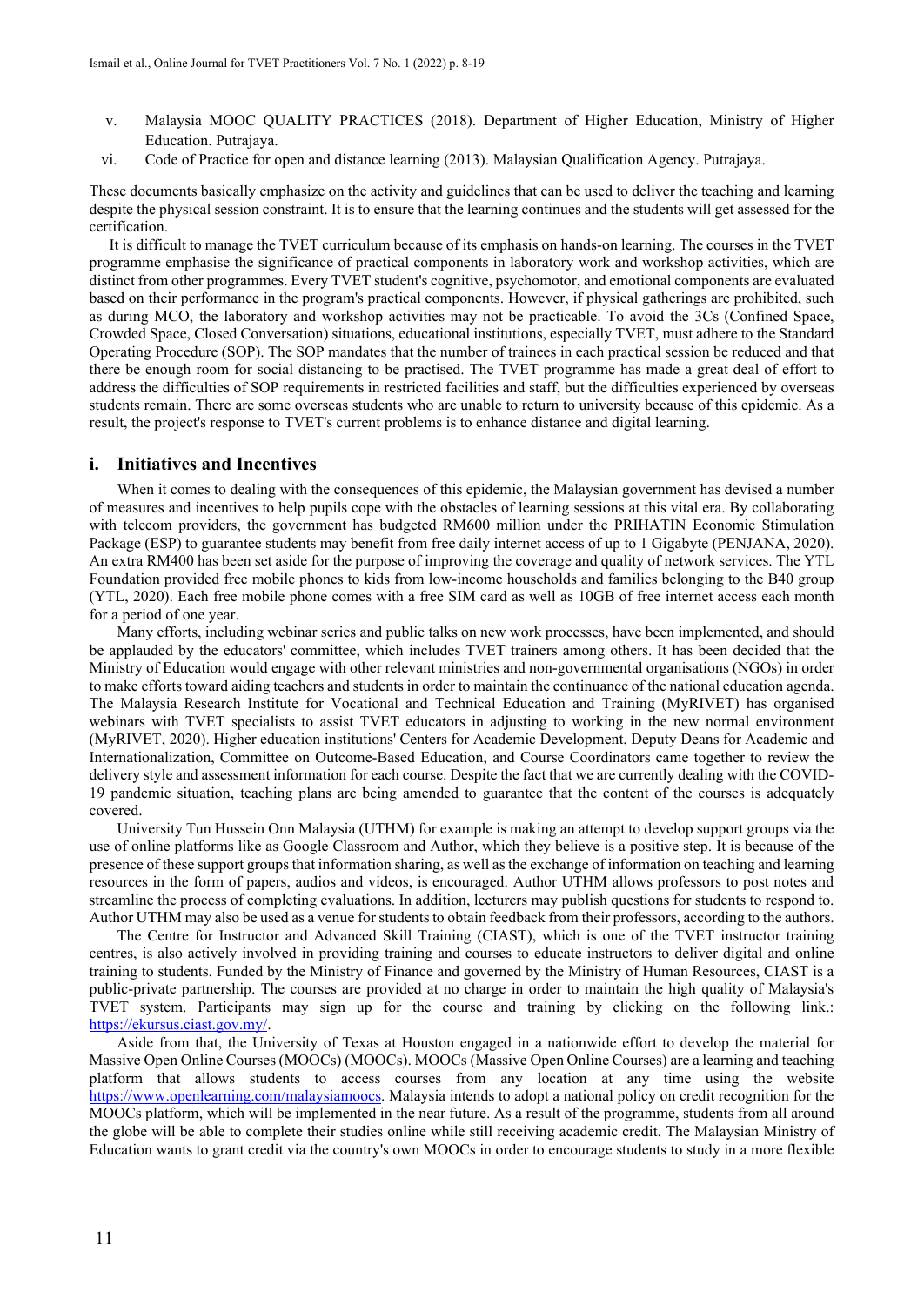manner, eliminate duplication of effort, and recognise the teachings and experiences earned outside of the traditional classroom.

# **ii. Digital Innovation Centre (DICE) and National Digital TVET Innovation Centre (NDTIC)**

In the effort to centralize the plan and activity for online and digital learning, most of the TVET instructions are strengthening its roles through establishment of the centre. Digital Innovation Centre (DICE) was established at Universiti Tun Hussein Onn Malaysia, responsible to accelerate the development of innovative solutions for digital learning from the research & development stage to the commercially available stage. As a technology and innovation center, it provides a flexible and efficient services to empower digital teaching and learning. This centre offers online program through its Moodle platform to educate teachers on how to engage their students in class through innovative teaching materials.



**Fig. 1 - Digital learning platform**

It is also actively working on the projects regarding digital materials for the Teaching and Learning (T&L). Figure 1 shows the interface for the online self-paced learning platform. This centre is also responsible to create an engaging environment for student's learning through innovation in learning materials such as mobile application, games and digital form. Figure 2 shows the example of mobile and game application developed to engage student's learning.



**Fig. 2 - Example of mobile and game application**

Research, development, technology, innovation, and training are provided by the National Digital TVET Innovation Centre (NDTIC) to strengthen Malaysian digital TVET via research, development, technology, innovation, and training (NDTIC, 2020) and other related activities. Furthermore, this centre is concerned with the creation of Open Educational Resources (OER) and the establishment of norms for providing open access to education. These rules are intended to assist in the development of educational materials that may be freely accessed, reused, updated, and shared. These guidelines explain significant challenges and provide recommendations for incorporating open educational resources (OER) into higher education (UNESCO, 2015).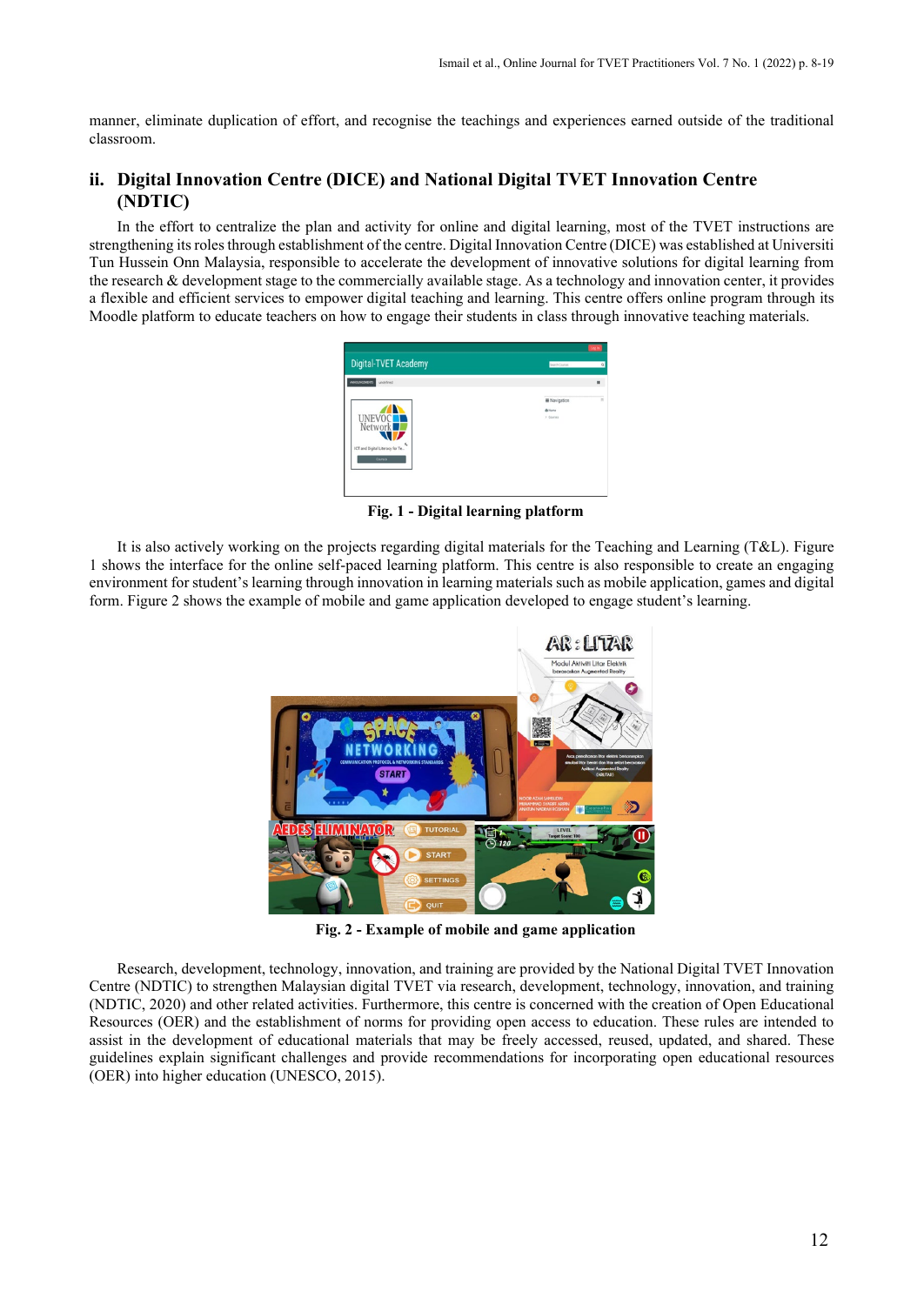

**Fig. 3 - Online workshop with UNEVOC network**

CeLT (Center for eLearning and Teaching) is the Learning Unit under the Department of Polytechnic and Community College Education, Ministry of Higher Education Malaysia. It establishes TECC or Technology Enable Collaborative Classrooms as a new 21st century learning spaces for teaching and learning environment. A TECC will consist of several basic technological tools that MUST be used to assist and enhance the practiced instruction via the use of research, presentation, and collaborative technologies. There are four level of TECC as in Figure 4.



**Fig. 4 - Level of TECC**

#### **iii. Digital Content**

The implementation of content distribution in TVET courses must be in accordance with the standard operating procedure in the "new normal." In order to turn physical components into digital platforms, it is possible to optimise the use of Augmented Reality (AR), Virtual Reality (VR), and Mixed Reality (MR). Trainees will have a comparable experience to that of doing actual practical work in physical labs and workshops thanks to the use of AR, VR, and mixed reality technology. Indeed, by incorporating interactive audio-visual components into TVET courses, augmented reality and virtual reality apps may make the process of grasping tough concepts in TVET courses less difficult. In AR and VR applications, the interactivity factor allows for immersive learning to take place, resulting in increased student engagement during learning sessions. Additionally, while developing the content of TVET courses, the necessity for collaborative learning and problem-solving abilities should be taken into consideration. The nature of the job in the TVET-related business is to implement and foster a sense of collaboration in problem-solving activities.

## **iv. Training**

Teaching and learning should be able to be executed in various ways through different mediums. Every educator should understand that every medium has its unique challenges and opportunities. In shaping and following the guidelines for online teaching, be it synchronous or asynchrounous, trainers need to understand the available forms of interaction by observing the functions provided in the chosen platform or application. Every platform or application provides different features that support different forms of interaction. Trainers should analyse the needs of trainees as well as the potential of different types of interaction.

It is necessary to organise training sessions to familiarise trainers with the delivery technique of TVET courses in the new typical environment. Trainers and trainees must be proficient in grasping the environment of online learning platforms, as well as in using the augmented reality and virtual reality apps that will be employed in the practical component of the TVET programme. Subject Matter Experts (SMEs) for the courses in the TVET programme should be trained in order to assist the digital content creators in understanding the requirements of different teaching and learning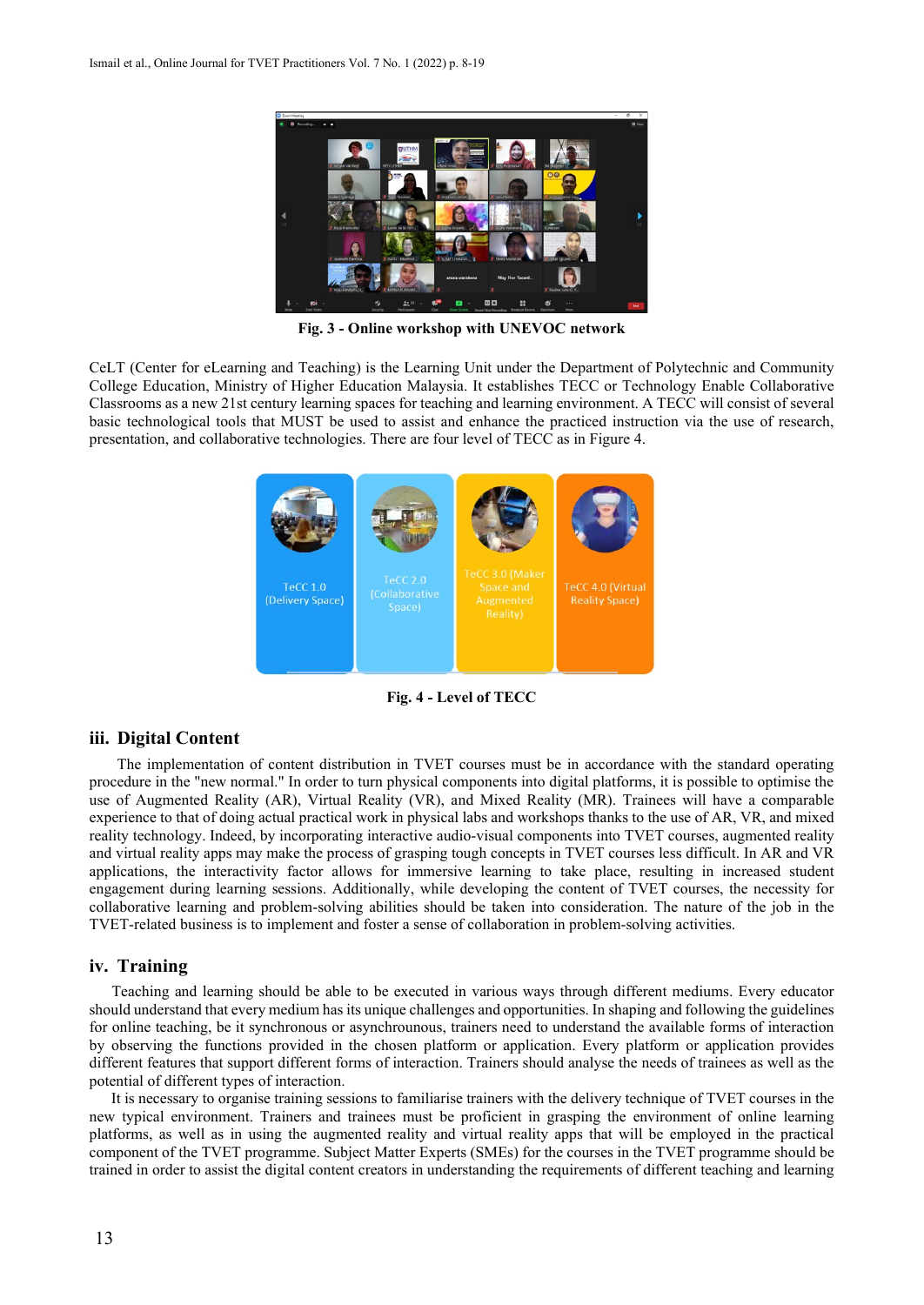activities in the TVET programme. Small and medium-sized enterprises (SMEs) have the ability to explain the essential aspects in the contents of the syllabus and how they relate to learning objectives. Furthermore, small and medium-sized enterprises (SMEs) should use their imagination to vary the teaching and learning activities of their courses.

TECCs are learning spaces that MUST be used to promote the following concepts: i) 21st Century Learning Skills; ii) Education 3.0; and iii) Higher Order Thinking. Figure 5 shows the interactive session with Virtual Reality (AR) and Augmented Reality (AR). While the traditional approach, the teaching of lectures and the use of textbooks contribute to ineffective learning around the world. To avoid the boredom in learning that only uses chalk and talk, it was inspired to develop AR (Abd Ellah, Essai & Yahya, 2015). Students believe that introducing technology will aid them in their learning process.



**Fig. 5 - PolyVR and AR**

# **4.2 Online Learning Platform**

There are various online learning platforms that were developed to offer training and courses to users. Some of the platforms are operated based on the self-learning approach while others are blended learning. Most of the institutions are familiar with Moodle and open learning. However, some of them has taken initiatives to develop their own learning platform and there is increasing pressure on governments, educational institutions, workplaces, and community groups to adopt distance and online learning to ensure the continuity and upscaling of skills development while keeping communities safe (Neal, 2020).

RCTVET is an online platform built specifically for TVET educational institutions that offer training programs based on skills training and vocational education. This platform is more easily accessible by educators without the need for special skills in the field of IT and is interactive for students. It is important to shares a good examples and insights that can assist TVET officials and leaders to respond to immediate challenges and to rethink traditional TVET models to be able to reduce costs, increase flexibility and to prepare for a more resilient future (Neal, 2020).



**Fig. 6 - RCTVET learning platform**

Labtech International is one of the largest technical educations (TVET) providers in the world established since 1990. This online learning site features a new generation of advanced interactive and graphic rich content for technical and vocational education subjects. It designed meant to be used by individual learners that may be already taking courses at their local institutions. It can also be used for reskilling for a new job or even if you are just curious and want to acquire new knowledge and skills. Teachers can also use this site to supplement their existing learning materials for their students. Labtech academy with collaboration with UTHM has taken steps ahead in promoting access to education through this platform. Users can self-enrolled and assess their own performance by completing the activities. Figure 7 depicts the homepage for the Labtech Academy platform.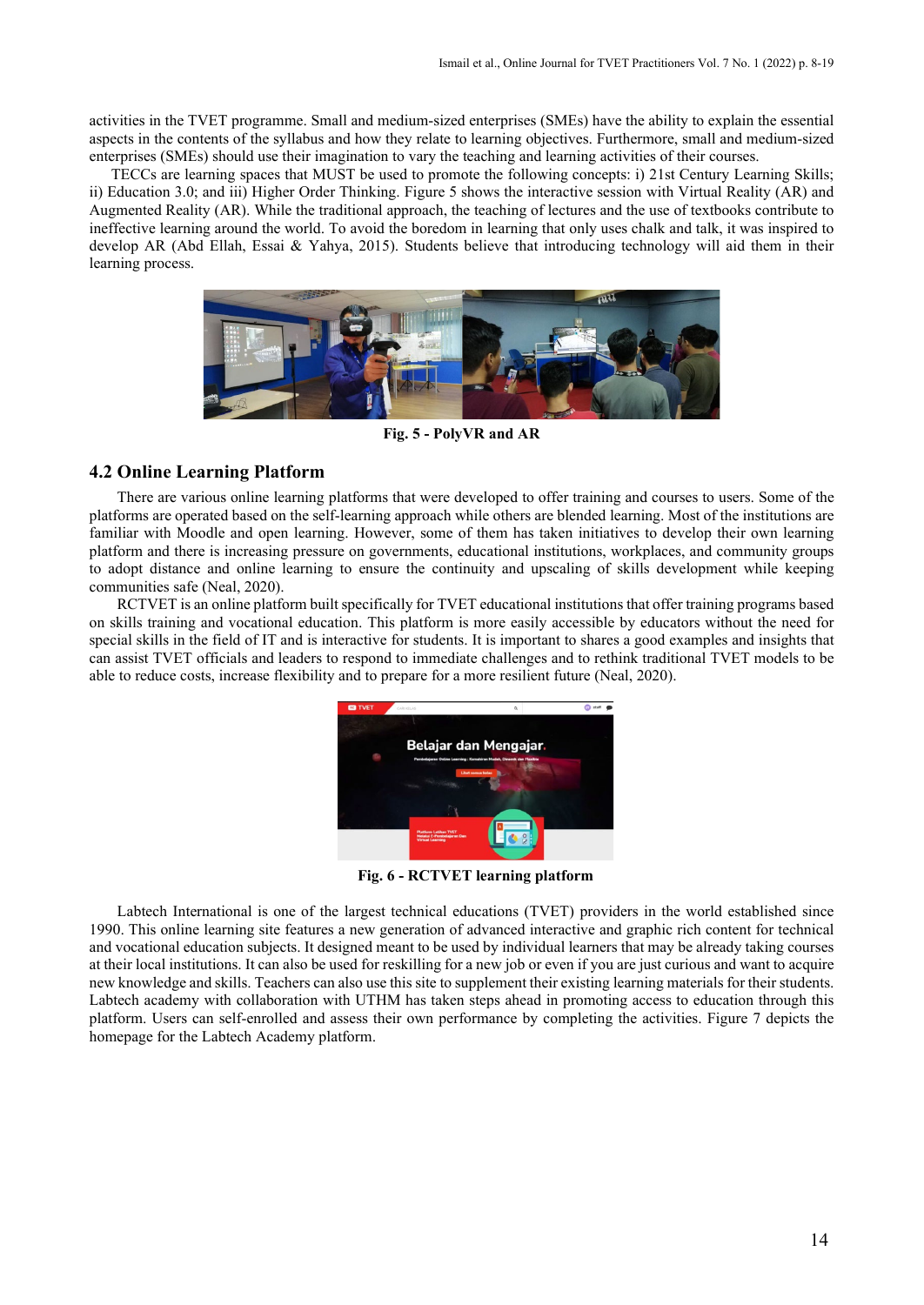

**Fig. 7 - Labtech academy platform**

# **4.3 Survey on Distance and Digital Learning among TVET Students**

The survey on student's perception of distance and digital learning was conducted online. The questionnaires were dividied into four main components which are satisfaction, perceived ease of use, perceived usefulness and perceived enjoyment. The findings are illustrated in table 1.

| No.            | <b>DIMENSION</b>      | Mean  | <b>Std. Deviation</b> |
|----------------|-----------------------|-------|-----------------------|
|                | Satisfaction          | 2.82  | .950                  |
| $\mathfrak{D}$ | Perceived Ease of Use | 2.73  | 0.965                 |
| 3              | Perceived Usefulness  | 2.99  | 0.954                 |
| 4              | Perceived Enjoyment   | 2.96  | 0.949                 |
|                |                       | 2.875 | 0.955                 |

**Table 1 - Student's perception on distance learning**

From table 1, the mean score for the satisfaction is mean=2.82, SD=0.950, perceived ease of use is mean=2.73, SD=0.965, perceived usefulness is mean=2.99, DS=0.954 and perceived enjoyment is mean=2.96, SD=0.949. The highest mean falls to perceived usefulness. In summary, all dimensions are at highly moderate level which explains that the implementation of distance learning still not achieve the expected level. Further investigation needs to be conducted to explain this scenario. This includes the readiness of the teachers that could be referred to the ICT Competency Framework for Teachers (ICT CFT). ICT CFT was established by UNESCO as a framework to assist pre- and in-service teacher training on the use of ICTs within the education system. The ICT CFT is intended to advance national and institutional objectives by providing an up-to-date framework for policy development and capacity building in this rapidly evolving sector. It is funded by the European Union (UNESCO, 2018). As a whole, this includes the shift from Pedagogy/Essentialism/Instructivism to Andragogy/Constructivism, which then leads to Heutagogy/Connectivism, which then progresses to Peeragogics and Cybergogy, and finally Peeragogy and Cybergogy (Rawoofu Nisha, 2018). Table 2 shows the detailed item of each dimension.

| Table 2 - Detailed item of each dimension |
|-------------------------------------------|
|-------------------------------------------|

| <b>Dimension: Satisfaction</b> |                                                                         |      |                       |  |  |
|--------------------------------|-------------------------------------------------------------------------|------|-----------------------|--|--|
| No.                            | <b>ITEM</b>                                                             | Mean | <b>Std. Deviation</b> |  |  |
| 1.                             | A digital learning programme keeps me up to date and helps me stay      | 2.82 | .950                  |  |  |
|                                | focused.                                                                |      |                       |  |  |
| 2.                             | There is a digital learning programme at my institution now, and I      | 3.05 | .891                  |  |  |
|                                | like how I communicate with my teacher through it.                      |      |                       |  |  |
| 3.                             | I like how I communicate with other students in the digital learning    | 3.02 | .938                  |  |  |
|                                | programme that is already in place at my institution.                   |      |                       |  |  |
| 4.                             | I like the technology that is used in the digital learning system right | 3.26 | .947                  |  |  |
|                                | now.                                                                    |      |                       |  |  |
| .5.                            | I think I did very well in institution.                                 | 2.73 | 1.014                 |  |  |
| 6.                             | When I use digital learning tools, I can train myself at my own pace.   | 3.24 | 1.012                 |  |  |
|                                | My digital learning programme has given me a lot more knowledge         | 2.50 | 1.020                 |  |  |
|                                | than a lecture in person.                                               |      |                       |  |  |
|                                |                                                                         |      |                       |  |  |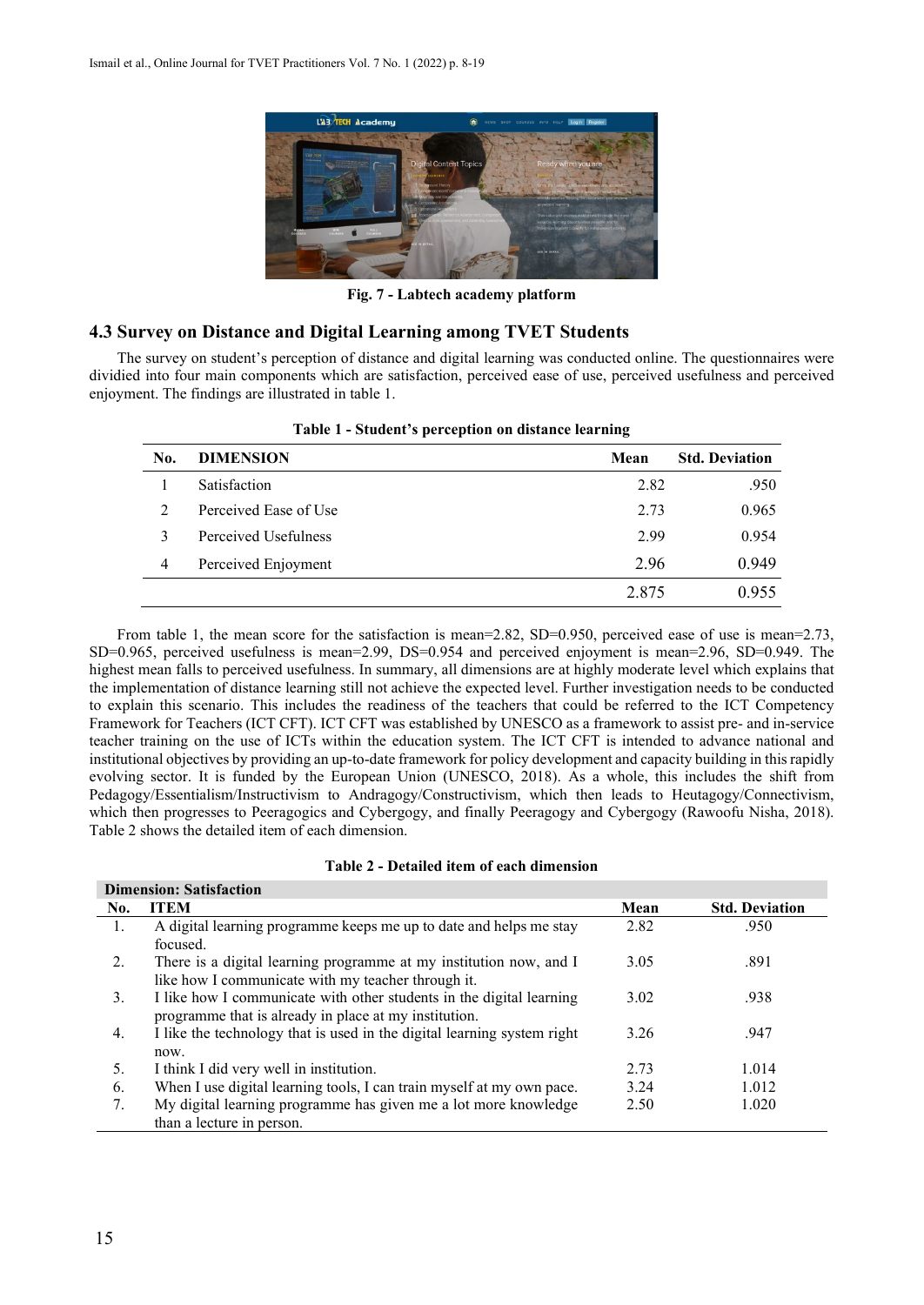| <b>Dimension: Perceived Ease of Use</b> |                                                                        |      |                       |  |  |  |
|-----------------------------------------|------------------------------------------------------------------------|------|-----------------------|--|--|--|
| No.                                     | <b>ITEM</b>                                                            | Mean | <b>Std. Deviation</b> |  |  |  |
| 1.                                      | I think it's easy to learn new things from a digital learning          | 2.86 | .951                  |  |  |  |
|                                         | programme.                                                             |      |                       |  |  |  |
| 2.                                      | A digital learning programme makes it easier for students and          | 2.83 | 1.001                 |  |  |  |
|                                         | lecturers to get in touch with each other.                             |      |                       |  |  |  |
| 3.                                      | When I work with the digital learning system, I know what I'm          | 2.76 | .952                  |  |  |  |
|                                         | doing and why.                                                         |      |                       |  |  |  |
| 4.                                      | It's very rare for me to get lost when I use the digital learning      | 2.95 | 1.045                 |  |  |  |
|                                         | system.                                                                |      |                       |  |  |  |
| 5.                                      | When I use the digital method of learning, I never make mistakes at    | 2.45 | .902                  |  |  |  |
|                                         | all.                                                                   |      |                       |  |  |  |
| 6.                                      | When I use the digital method of learning, I never feel bad about it   | 2.53 | .938                  |  |  |  |
|                                         | at all.                                                                |      |                       |  |  |  |
|                                         | <b>Dimension: Perceived Usefulness</b>                                 |      |                       |  |  |  |
| No.                                     | <b>ITEM</b>                                                            | Mean | <b>Std. Deviation</b> |  |  |  |
| 1.                                      | When I learn digitally, I will be able to save both time and energy.   | 3.17 | 1.040                 |  |  |  |
| 2.                                      | When you use digital learning, you can get to know a study             | 3.24 | .929                  |  |  |  |
|                                         | platform without having to go to school.                               |      |                       |  |  |  |
| 3.                                      | The digital learning programme makes it easier for me to do my         | 2.84 | .985                  |  |  |  |
|                                         | work quickly.                                                          |      |                       |  |  |  |
| 4.                                      | The digital learning programme improves the quality of my work         | 2.82 | .976                  |  |  |  |
|                                         | and increases my efficiency at work.                                   |      |                       |  |  |  |
| 5.                                      | The digital learning programme helps me do better at work.             | 2.83 | .939                  |  |  |  |
| 6.                                      | The digital learning programme will have an impact on my job.          | 3.17 | .888                  |  |  |  |
| 7.                                      | I think the digital learning programme helps me keep track of my       | 2.88 | .922                  |  |  |  |
|                                         | study plan.                                                            |      |                       |  |  |  |
|                                         | <b>Dimension: Perceived Enjoyment</b>                                  |      |                       |  |  |  |
| No.                                     | <b>ITEM</b>                                                            | Mean | <b>Std. Deviation</b> |  |  |  |
| 1.                                      | The digital learning system I'm using is fun to work with.             | 2.99 | .966                  |  |  |  |
| 2.                                      | Because I am using a digital learning system, I find it very exciting! | 3.00 | .927                  |  |  |  |
| 3.                                      | There is a good digital learning programme that I'm using right        | 3.06 | .934                  |  |  |  |
|                                         | now.                                                                   |      |                       |  |  |  |
| 4.                                      | Because I have been using a digital learning programme, I think it     | 3.03 | .906                  |  |  |  |
|                                         | is a great one.                                                        |      |                       |  |  |  |
| 5.                                      | There is a digital learning programme I am using that helps me         | 2.95 | .984                  |  |  |  |
|                                         | improve my communication skills.                                       |      |                       |  |  |  |
| 6.                                      | To me, it's fun to share learning resources with other students.       | 3.37 | .851                  |  |  |  |
| 7.                                      | I like the digital learning programme better than the traditional      | 2.45 | 1.042                 |  |  |  |
|                                         | classes where there are teachers.                                      |      |                       |  |  |  |
| 8.                                      | I get more excited about a subject when I use a digital learning       | 2.85 | .984                  |  |  |  |
|                                         | method.                                                                |      |                       |  |  |  |

Teachers must be willing to experiment with any digital learning platform, such as Blackboard, Edmodo, or Google Classroom, and be versatile in their approach. In addition to teaching us to be more attentive, Pandemic Covid-19 seems to have educated us to accept the new normal. Almost all nations are confronted with significant and expanding obstacles in their efforts to battle the virus, which has, in one way or another, impacted the services provided by education sectors across the world. As a consequence, developing suitable ways to ensure high-quality education is critical, particularly in light of the shifting landscape of education that has occurred as a result of the worldwide pandemic epidemic. In order to avoid falling out of favour with the ever-changing globe, education sectors should be prepared to handle the changes. This is especially true in the recent year of 2020, when absolutely everyone is influenced in one way or another. It is past time for a paradigm shift to be implemented in order to meet the difficulties of keeping up with the tide of change, which may become much more severe in the future.

It is hoped that this paper will be able to contribute to the discussion of methods in which TVET institutions might offer access to education in the face of Covid-19, with the assistance of the Malaysian government and other interested parties. Distance and digital learning are the most effective solutions available at this time to keep students on track and guarantee that they have access to education while adhering to the SOP established by the federal government.

Institutions of technical and vocational education and training (TVET) should make use of educational technology and digital mechanisms to enhance distant and digital learning. While designing the curriculum and delivering it, the most critical consideration is ensuring that students accomplish their learning objectives via accurate assessment and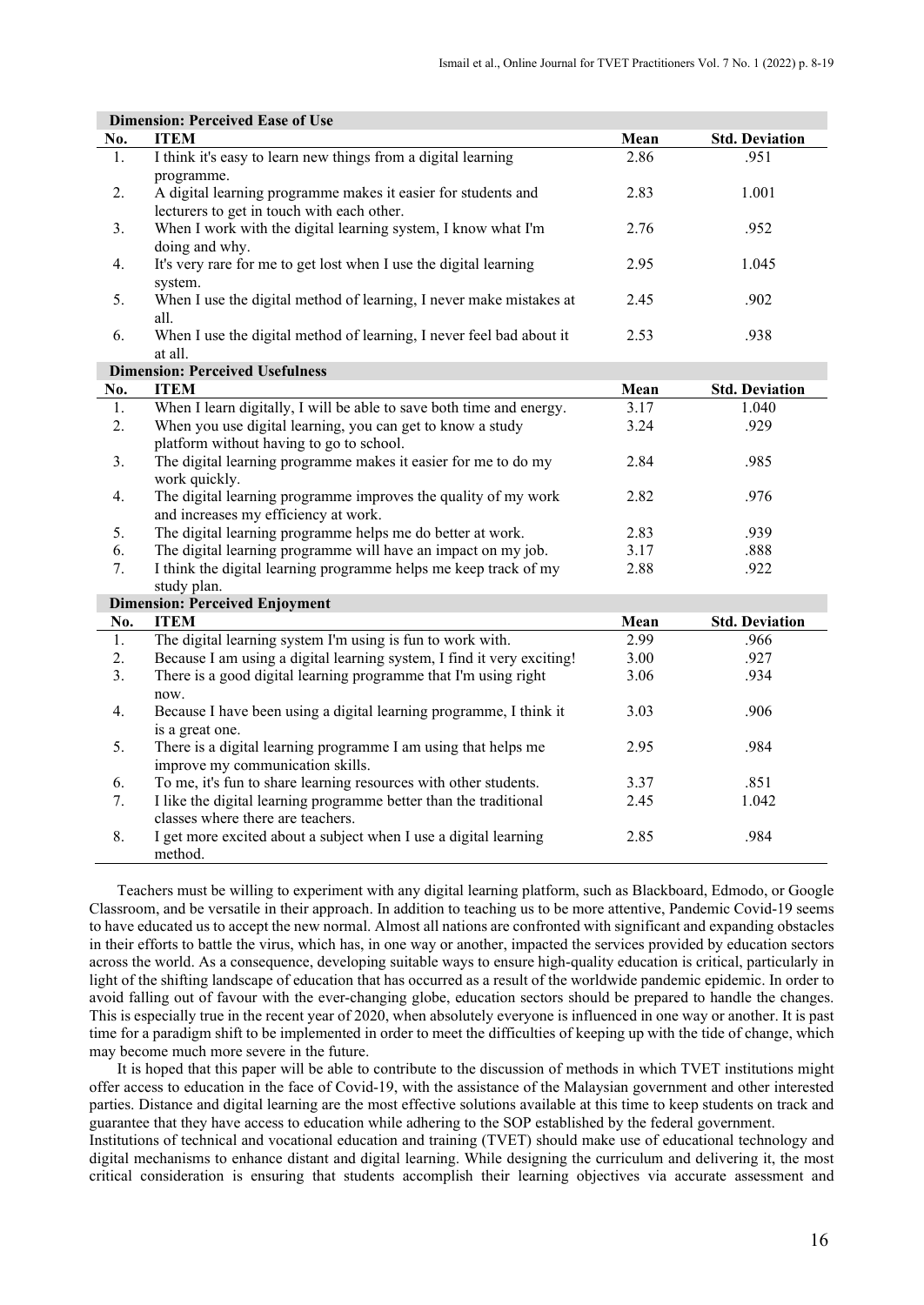constructive alignment. It is hoped that it will continue to provide precious opportunity for all parties concerned to adjust to the new standard in the years to come.

#### **5. Conclusion**

Covid-19 pandemic has caused an unpredictable crisis in all areas including education. This crisis has led to the enormous closure of face-to-face activities of educational institutions to avoid the disseminated of the virus and alleviate its impact. The pandemic created a lot of challenges in TVET education system. Reaching out to students indeed a challenge for TVET educational institutes and the educators while at the same time to ensure continuity of education through remote learning. Educators need to ensure the completion of the course according to the addressed curriculum. Educational institutions are switching to the online mode but being a new concept require a lot of back-and-forth experimentation. At such a time, understanding these challenges is key to solving them for better crisis management in education. Therefore, TVET stakeholders, ministries and agencies that are providing TVET in Malaysia implementing collective effort for dealing with the pandemic crisis.

This article has addressed the efforts and best strategies undertaken by the government and educational institutions, as well as the challenges that they face. The explanation for the moderate degree of student perception of online and distance learning should be examined in depth to determine its cause. Online and Digitization in TVET are one of the most sought-after topics particularly during Covid-19. Although the COVID-19 pandemic is seen as a challenge in the implementation of the TVET programme, it has given great benefit to various parties involved in brainstorming the intervention in dealing with such situation. The implemented innovation and digitization have brought positive impacts such as improving the student's learning in adaptation to the fast-growing technology and Industry Revolution 4.0, creation of opportunities to TVET teachers to explore various innovation in teaching and learning particularly in digitization and the existence of applications developed enables the course syllabus and learning outcomes to be fulfilled even in challenging times such as the Covid-19 period.

# **Acknowledgement**

The authors would like to extend their appreciation to the Research Management Office, UTHM (Vot No: K372) and Ministry of Higher Education under the Fundamental Research Grant Scheme (FRGS) Reference Code: FRGS/1/2021/SSI0/UTHM/03/4 for funding this research.

#### **References**

Abd Ellah, A. R., Essai, M. H., & Yahya, A. (2015). Comparison of different backpropagation training algorithms using robust M-estimators performance functions. In *2015 Tenth International Conference on Computer Engineering & Systems (ICCES)* (pp. 384-388). IEEE

Abdullah, N. H. (2020). *Tindakan KKM bagi pengesanan kontak (contact tracing) kepada kes pertama positif novel Coronavirus di negara Singapura* [Press release] (2020). Retrieved from http://www.moh.gov.my/index.php/database\_stores/store\_view\_page/21/1300 [Accessed 8 March 2022]

Aina, A.Y., & Ogegbo, A. (2021). *Change Management: Experiences of Private TVET College Educators Regarding Virtual Learning During Covid-19*. Retrieved from http://end-educationconference.org/wpcontent/uploads/2021/07/2021end054.pdf

Boukes, M. (2019). Social network sites and acquiring current affairs knowledge: The impact of Twitter and Facebook usage on learning about the news. *Journal of Information Technology & Politics*, 16(1), 36-51.

Bozkurt, A. (2019). From Distance Education to Open and Distance Learning: A Holistic Evaluation of History, Definitions, and Theories*.* In S. Sisman-Ugur, & G. Kurubacak (Eds.), *Handbook of Research on Learning in the Age of Transhumanism* (pp. 252-273). Hershey, PA: IGI Global. <http://dx.doi.org/10.4018/978-1-5225-8431-5.ch016>

Chen, R., Chen, J., & Meng, Q. T. (2020). Chest computed tomography images of early coronavirus disease (COVID-19). *Canadian Journal of Anesthesia*, 67(6), 754-755.

Department of Polytechnic and Community College (2019). *Garis Panduan Pembangunan Bahan Pengajaran dan Pembelajaran (PdP) Berbentuk Immersive Experience*. Putrajaya: Unit Pembelajaran Digital, Jabatan Pendidikan Politeknik Dan Kolej Komuniti.

Department of Skills Development (2020). *Garis Panduan Pelaksanaan Latihan Kemahiran Sepanjang Perintah Kawalan Pergerakan (PKP)*. https://www.dsd.gov.my/index.php/tab-panduan-terkini/1671-sop-sektor-perkhidmatanlatihan-kemahiran-bagi-maksud-spkm-semasa-pkpp-dari-10-jun-2020-31-ogos-2020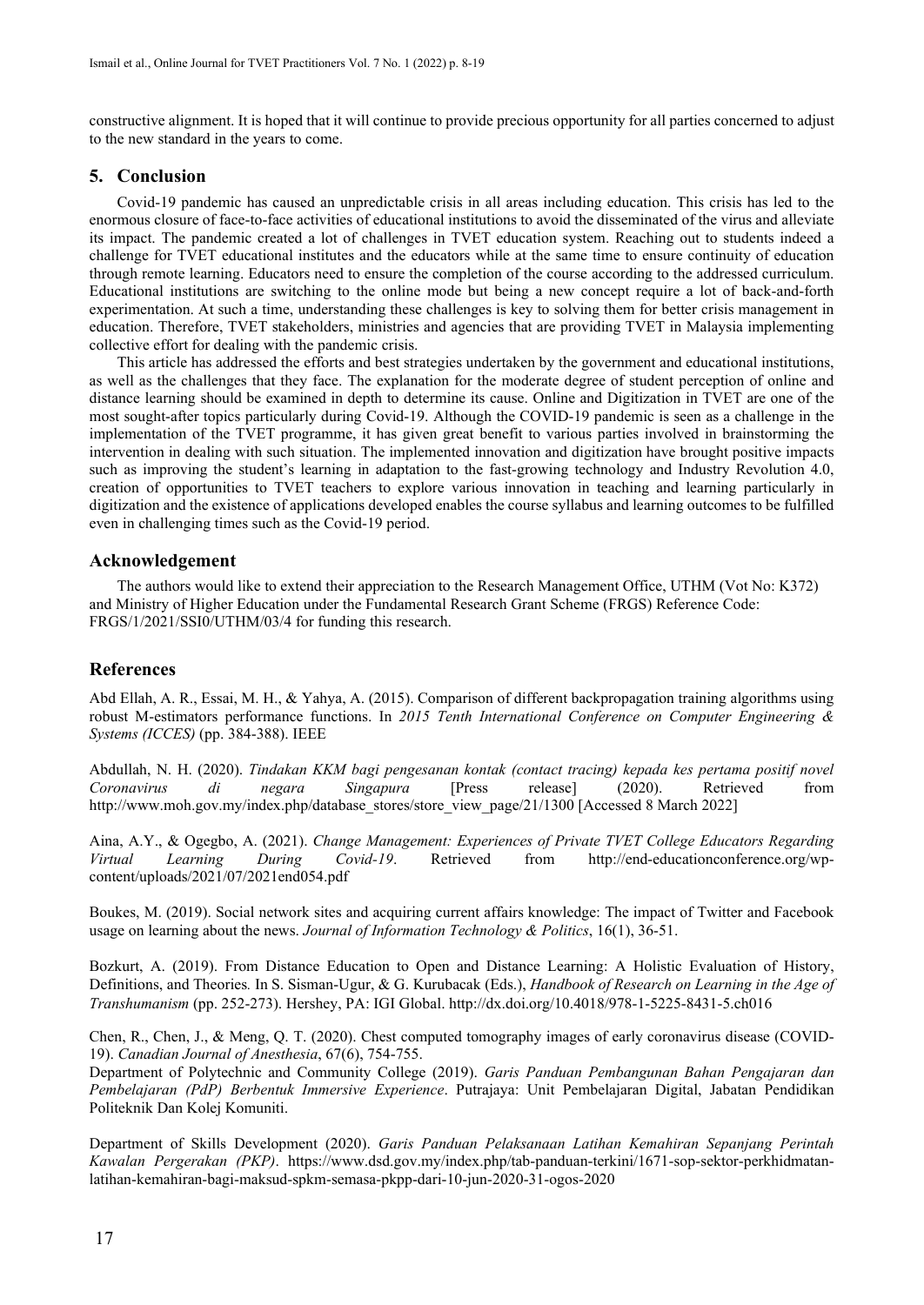Elias, N.F., Jenal, R., Mohamed, H., Hanawi, S.A., Amin, H.M., Yeganegi, R., & Idros, N.A.N.B.M. (2021). e-Service Innovation Through Malaysian Consumer Perspectives: Case Studies of e-Hailing and e-Hypermarket. In *Business Innovation with New ICT in the Asia-Pacific: Case Studies* (pp. 305-323). Springer, Singapore.

Ge, Z.G. (2012) Cyber asynchronous versus blended cyber approach in distance English learning, *Educational Technology & Society*, *15* (2), 286–297.

Ghavifekr, S., & Yulin, S. (2021). Role of ICT in TVET Education: Teaching & Learning amid COVID-19 Pandemic. *International Journal of Advanced Research in Education and Society*, 3(1), 119-131.

Hopmann, D. N., Shehata, A., & Strömbäck, J. (2015). Contagious media effects: How media use and exposure to gameframed news influence media trust. *Mass Communication and Society*, 18(6), 776-798.

Jabatan Pendidikan Tinggi (2018). Malaysia MOOC Quality Practices Malaysia. Putrajaya.

Lionarakis, A. (2003). A preliminary framework for a theory of Open and Distance Learning – the evolution of its complexity. In A. Szucs, E. Wagner, & C. Tsolakidis (Eds). *The Quality Dialogue, Integrating Quality Cultures in Flexible, Distance and eLearning. Proceedings of the 2003 EDEN Annual Conference held in Rhodes* (pp. 42 – 47). Rhodes: EDEN.

Malaysia Qualification Agency (2013). *Code of Practice for open and distance learning*. https://www2.mqa.gov.my/qad/garispanduan/COPIA/2019/Final%20COPPA-ODL%202nd%20edition%204.12.19.pdf

Malaysia Qualification Agency (2021). Advisory Note No. 2/2021. *Panduan Pengendalian Program Pendidikan Tinggi Semasa Perintah Kawalan Pergerakan*. https://www.mqa.gov.my/pv4/document/2021/publications/Advisory%20Note%20Panduan%20Pengendalian%20Progr am%20PKP2.0\_8.2.2021.pdf

Ministry of Health (2020). *Status Covid-19 Terkini*, https://covid-19.moh.gov.my/

MyRIVET (2020). *Malaysia Research Institute for Vocational Education and Training*[. https://Myrivet.uthm.edu.my/](https://myrivet.uthm.edu.my/)

NDTIC (2020). *National Digital TVET Innovation Centre*. http://ndtic.my

Neal, T. (2020). Strategies for Blended TVET in Response to COVID-19. Commonwealth of Learning.

Newman, N., Fletcher, R., Kalogeropoulos, A., Levy, D., & Nielsen, R. K. (2017). *Reuters Institute digital news report 2017*. Available at SSRN 3026082.

Oluwatosin, O., Olusola, A., & Popoola, O. A. (2020). The influence of media on political knowledge amongst undergraduate students in Ibadan, Nigeria. *Global Journal of Social Sciences*, 19, 13-24.

Pangeni, S. K., & Karki, G. (2020). E-Learning Initiatives at CTEVT: An Attempt at Innovation and Paradigm Shift in TVET Pedagogy. *Journal of Technical and Vocational Education and Training*, 1, 134-147

PENJANA (2020). *Implementation of The Prihatin Rakyat Economic Stimulus Package (Prihatin) and National Economic Recovery Plan (PENJANA*). https://www.treasury.gov.my/

Rawoofu Nisha, J. (2018). Evolution of Education: Towards Sensory Emotive Web. *International Journal of Science, Engineering and Management*, 3(4), 655-658.

Schimmenti, A., Billieux, J., & Starcevic, V. (2020). The four horsemen of fear: An integrated model of understanding fear experiences during the COVID-19 pandemic. *Clinical Neuropsychiatry*, 17(2), 41-45.

UNESCO (2015). *Open Educational Resources (OER) in Higher Education*. United Nations Educational, Scientific and Cultural Organization. UNESCO and Commonwealth of Learning 2011, 2015. https://unesdoc.unesco.org/ark:/48223/pf0000213605

UNESCO (2018). *UNESCO ICT Competency Framework for Teachers. United Nations Educational, Scientific and Cultural Organization*. https://unesdoc.unesco.org/ark:/48223/pf0000265721